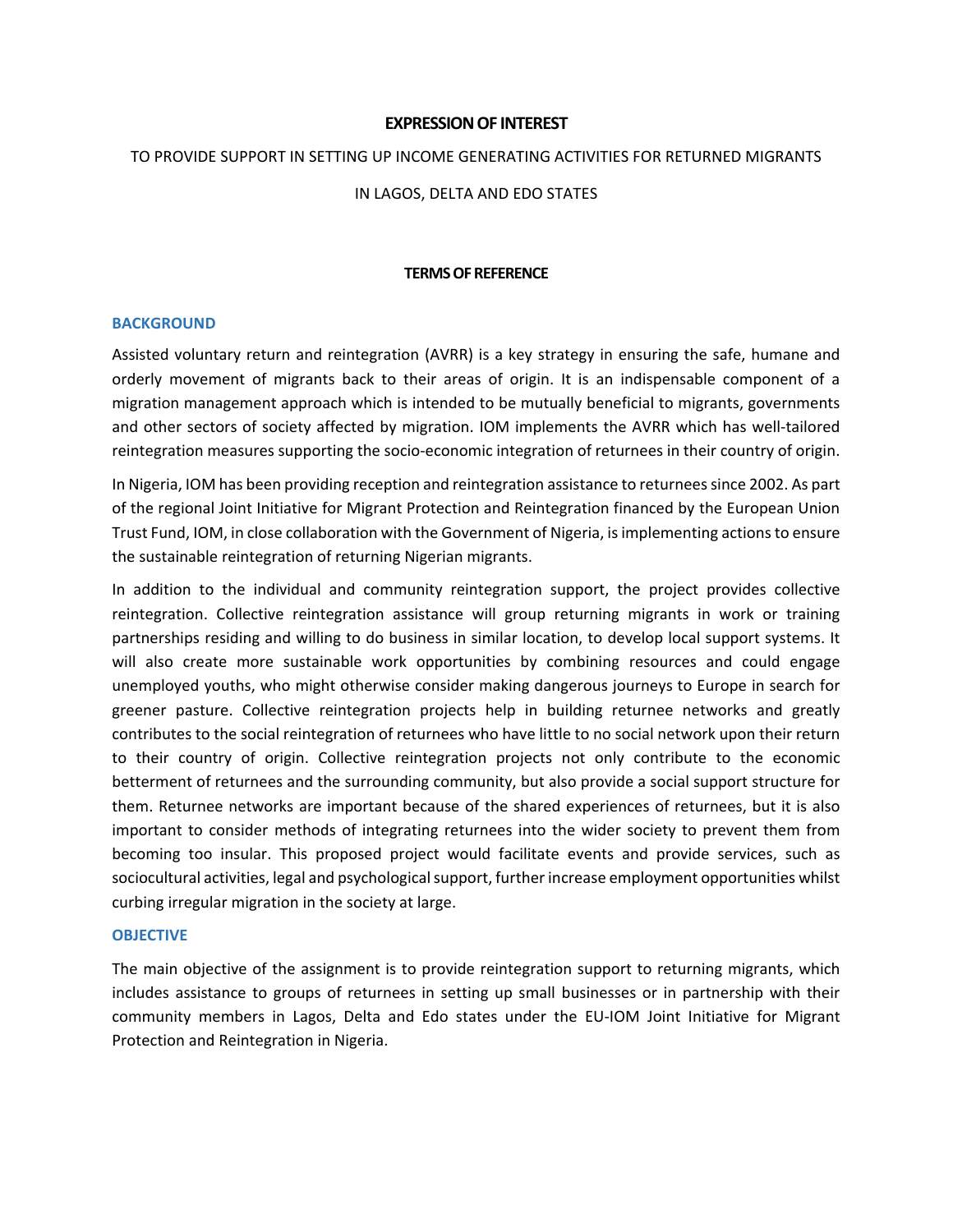# **METHODOLOGY AND SCOPE OF WORK**

The service provider undertakes the following project activities in strict accordance with below responsibilities to reintegrate (set up collective income generating activities) for at least 300 returnees

- Contact migrants who have successfully concluded the business training under the EUTF-IOM JI and have been grouped based on choice of reintegration activity and location.
- **If all identify their training needs if any and support returnees in preparing reintegration plans for the** implementation of their reintegration activities.
- Assist beneficiaries in obtaining necessary documentation (e.g. registration and license, valid Identity card, Affidavit etc.) needed to facilitate their reintegration.
- Support in identifying vendors and obtaining necessary documentation (invoices/quotations) for the purchase of goods and services in a competitive process for the implementation of the project.
- **Support returnees in the implementation of selected income generating activity per group.**
- Conduct visits (assessment) in the localities of origin selected and identify types of income generating activities for a better economic rehabilitation
- Initial monitoring carried out one month after implementation to obtain feedback from beneficiaries about the progress of their businesses.
- **Subsequently, 2<sup>nd</sup> and 3<sup>rd</sup> monitoring/evaluation are conducted, and success stories documented.**
- **EXECT** monitoring of project progress and timely reporting to IOM

## **DELIVERABLES**

- 1. Detailed list of returnees verified and selected into groups of 3 persons per group based on the skills needed or income generating activity
- 2. Dully filled reintegration plans signed by returnees and reviewed and endorsed by the local reintegration committees
- 3. Detailed list of returnees/groups who successfully implemented their respective reintegration plans to set up income generating activities
- 4. Submission of appropriate financial and other supporting documents, payment invoices and receipts
- 5. Detailed progress report clearly explaining any deviation from initial plan and reasons, challenges encountered, opportunities available for expansion of the project and other observations.

### **TIMING AND REPORTING**

| Output                                                                              | <b>Duration (days)</b> |
|-------------------------------------------------------------------------------------|------------------------|
| Detailed list of persons verified and selected into group of 3 persons based on the | Two days after each    |
| skills needed or income generating activity                                         | business training      |
| Detailed list of successful beneficiaries' income generating activities established | One month after cases  |
|                                                                                     | are assigned           |
| Detailed progress report/monitoring                                                 | Bi-monthly             |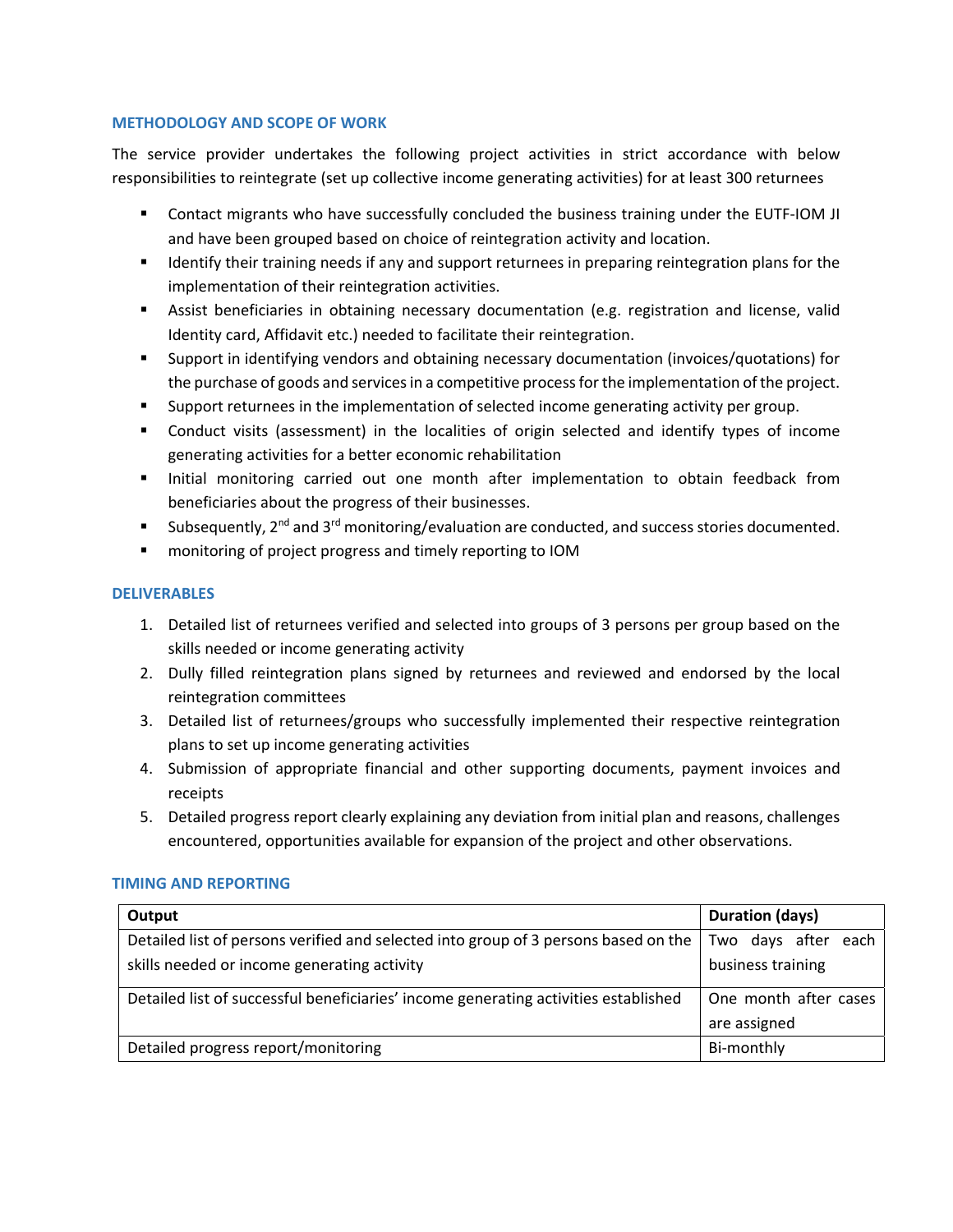# **QUALIFICATION AND EXPERIENCE**

The criteria for selecting the service provider are:

- Must have at-least 5 years' experience in supporting reintegration or livelihood interventions in local communities funded by the Government or International Organizations.
- Interested applicants must be based in the State they intend to submit quotation for.
- Personal commitment, efficiency and flexibility, together with the ability to work both independently under minimum supervision and with large diverse project teams.
- Experience working in Nigeria on partnership businesses and an excellent understanding of the current business environment and Nigeria market structure
- **Professional experience working with migrants or small to medium sized business in Nigeria is an** asset

# **COMPETENCIES**

- **EXTE:** Confirmed interest in case management and reintegration of returned migrants
- **Project development and management skills.**
- **Excellent command of the English language.**
- **EXECTE Strong interpersonal and networking skills**
- **Strong oral and written communication skills**
- **EXECT** Creative and result oriented
- Computer proficiency including working with knowledge of MS Office products (Word, Excel, PowerPoint)

### **TIME FRAME AND DURATION**

The service provider shall execute the project during a six-month period (March 2020 to August 2020).

### **METHOD OF APPLICATION**

IOM invites experienced and interested service providers to submit an expression of interest along with a cover letter in support of their application (sample attached) , addressed to the Chief of Mission via email to

The proposal must be valid for no less than 60 (sixty) calendar days from the date of bids opening (as a rule, next business day after submission deadline); it should be clearly stated in the proposal.

Duly signed and stamped proposals with all the supporting documents shall be enclosed **in sealed envelopes**

(clearly marked "**#**NG20‐20‐EOI – 1 – IPs selection to provide reintegration support to returning migrants")

and submitted **on or before 10:00 pm 13 March 2020** to:

International Organization for Migration, Mission in Nigeria,

1, Isaac John, Ikeja GRA, Lagos, Nigeria

Procurement Unit